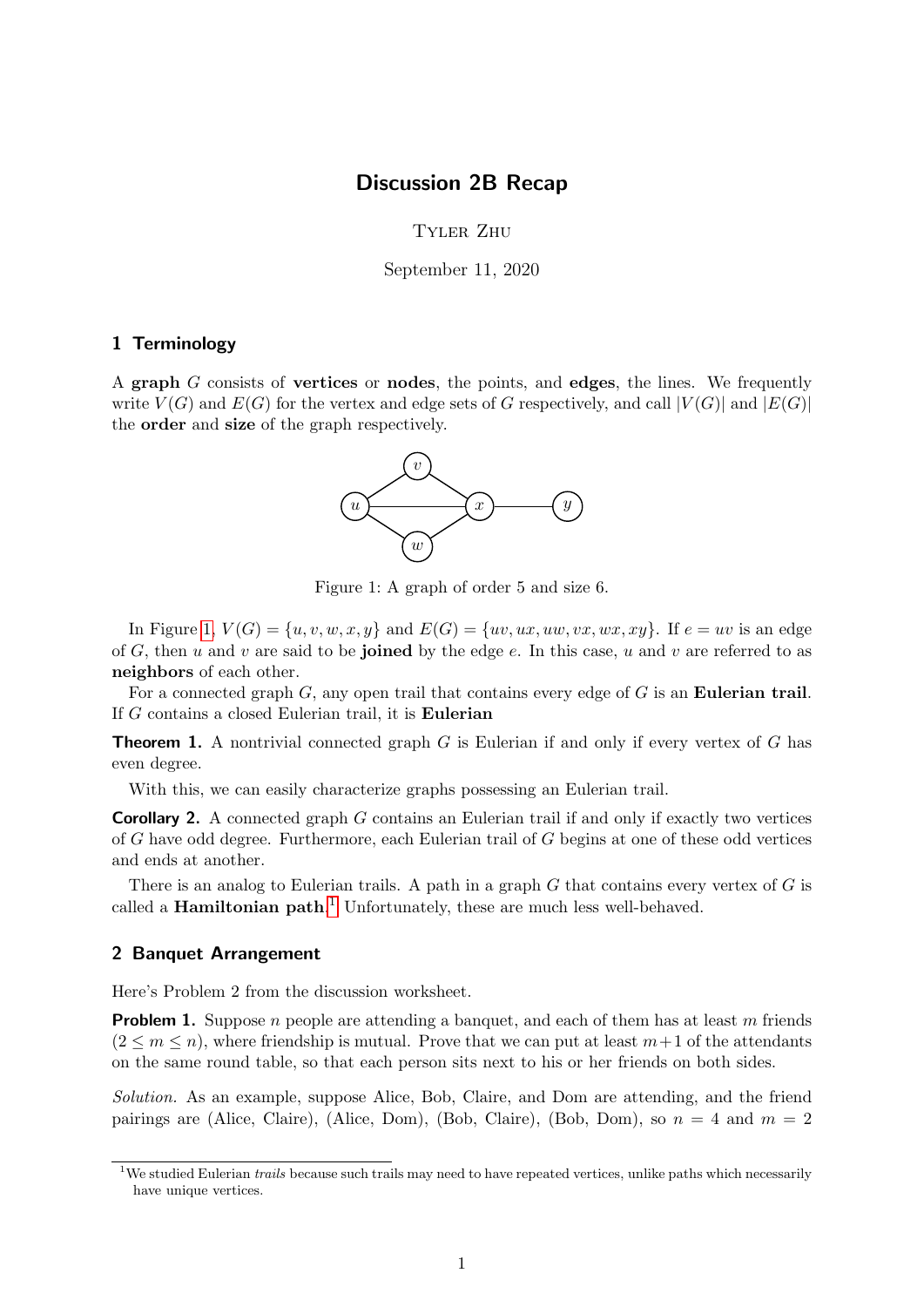in this case. We actually can't choose exactly three of them so that they all sit next to their friends, but we can certainly choose to sit the four them in the order (Alice, Claire, Bob, Dom).

If you haven't realized already, it's helpful to recast this problem in terms of graphs to solve it in general. A big tipoff is both the fact that there are people and mutual friendships which strongly hint to being vertices and edges respectively as well as the topic of this discussion. So we will set

people 
$$
\mapsto
$$
 vertices

and

friendship  $\mapsto$  edges .

If we were to represent the above problem in graphs, it'd look something like this:



Figure 2: Casting the problem in terms of graphs.

We also see that sitting people around a table so that they sit next to their friends is just asking to find a cycle of length at least  $m+1$ . Using the above graph, it's easy to find one such cycle,  $ACBD$ , by starting at A and walking on the graph until you come back to A.

So that's the easy part of the problem. Now let's see how we would create such a cycle. Naively, we might start at an arbitrary vertex, say  $v_0$ , and try to walk along this graph. We know  $v_0$  has at least m neighbors, so let's visit one of them,  $v_1$ .

Now  $v_1$  also has at least m neighbors, but we've already been to one of them,  $v_0$ , so it really only has  $m-1$  unvisited neighbors, so let's visit one of them,  $v_2$ . We can keep repeating this process of visiting unvisited neighbors until we're out of new neighbors to get a path

$$
P=v_0v_1\ldots v_l.
$$

One thing we should note is that in the worst case, the number of unvisited neighbors for each  $v_i$  is at least  $m - i$ , which is if all of the *i* vertices already in the path are neighbors of  $v_i$ . So  $l \geq m$ , or else we would still have neighbors we could visit.

All that's left for us now is to get a cycle from this path. Since we're stuck when we reach  $v_l$ , all of its neighbors must be in P. So let's make a new path starting at  $v_l$  by backpedaling from  $v_l$  until we reach the last neighbor of  $v_l$  in  $P$ , say  $v_k$ . Now we have a path

$$
P' = v_l v_{l-1} \dots v_k
$$

where P' is also at least  $m + 1$  since  $v_l$  and all of its neighbors are in the path. But  $v_k$  is  $\Box$ neighbors with  $v_l$ , so this is also a cycle, and we're done.

We used the principle of trying things until we get stuck, and trying to fix things until we're free. You'll find that this often works surprisingly well.

The official solution is quite slick as well, but less motivated. It considers the longest path in the graph, and constructs the cycle from that. This is an example of the Extremal Principle, where one looks at either the largest or the smallest object satisfying some property.

*Official Solution.* Let  $P = v_0v_1 \ldots v_l$  be a longest path in the graph. Such a path exists because the length of paths is bounded above by n. All neighbors of  $v_0$  must be in P, since otherwise P can be extended to be even longer by appending this edge at the beginning of path P. Let  $k$